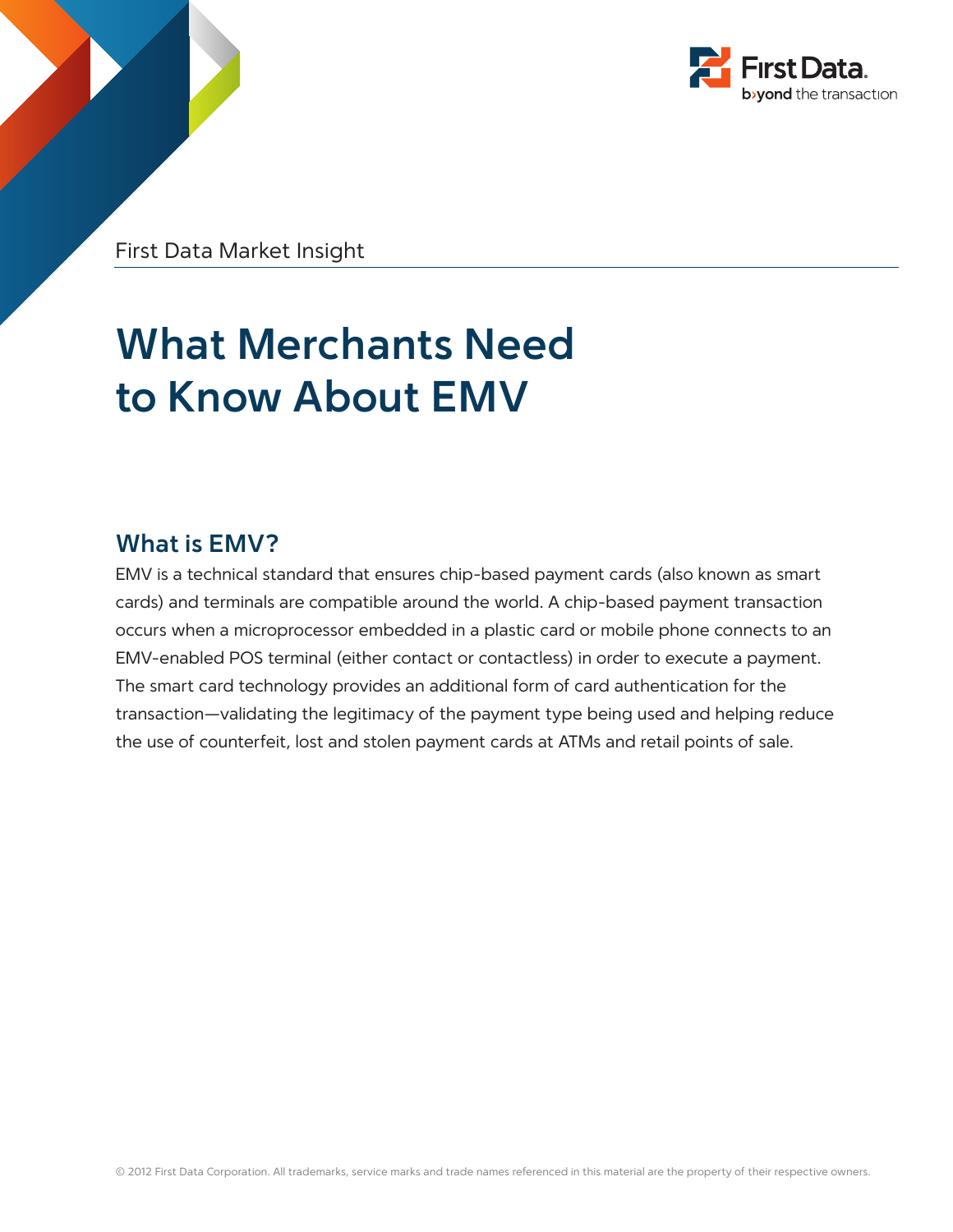## **Implications of Smart Card Adoption**

Payment industry experts generally agree that a chip-based standard (i.e., EMV) will come to the U.S., but predictions of when and in what form vary dramatically. Smart card adoption in the U.S. is an industry-wide issue, and there is substantial education required for all participants to understand what chip-based payment enablement means to them. In the face of this uncertainty, merchants should start considering how smart card implementation would affect their businesses, and look into options for accepting chip-based credit and debit cards.

Merchants of all sizes—from single location to nationwide—have many decisions to make. Visa and MasterCard have come out with directives on implementing smart card technologies, and more announcements will likely come. (It's important to note that there is no government-enforced mandate at this time; these roadmaps are an industry call-toaction.) Merchants are starting their education process and beginning to formulate plans.

To implement smart card acceptance, merchants would be responsible for upgrading/replacing their POS devices and would assume the cost of doing so. Smaller merchants will likely follow the advice of their acquirer; larger merchants will do their own research and make an educated choice. A major decision is whether to deploy contactless along with a contact connection. All merchants will want to future-proof their investment as much as possible. The cost of an EMV terminal will be determined by the features, functionality, quality, support and form. Many manufacturers and payments players are adding new functionalities into the EMV-enabled equipment to position merchants to be ready for future innovations by making their equipment more innovation-agnostic.

Merchants will need to coordinate with their acquirer/processor to accommodate the transaction messaging for EMV-based payments. More data is sent to the acquirer in an EMV-compliant transaction than is sent in a conventional transaction. Both message types will need to be supported while merchants continue to accept magnetic stripe cards along with the new EMV cards and contactless devices.

Another decision for merchants and their acquirers to coordinate in smart card acceptance is whether to require a PIN, a signature or neither for cardholder authentication. The Durbin Amendment gave this authority to merchants for the first time for debit cards and it is just now being phased in for magnetic stripe transactions. This decision is also based on what issuers allow on their chip-based cards.

As EMV is deployed, there will be procedural changes at the POS. Customers who are unfamiliar with the chip-based cards, phones and fobs will need to be shown the proper way to insert or tap their cards in or over the devices and then to authenticate their identification. Employees will need to understand these new procedures in order to help customers and to explain the security benefits as customers complain or ask questions.

And then there's the issue of liability shift. Today financial institutions bear the brunt of the liability for fraud, but a new policy likely will assign liability to acquirers in certain instances. Merchants will want to get a full understanding of when and how liability will shift to their acquirer/processor and ultimately to them.

There are positive implications for merchants as well. For example, most EMV-enabled POS equipment will include contactless technology, allowing merchants to accept contactless and mobile payments which will provide a higher level of convenience for customers and will speed up the check-out time. In addition to faster transactions, some of the new smart chip-enabled POS devices will also help drive loyalty and repeat business by pushing offers out to mobile phones and redeeming the offers through the devices themselves. Moreover, customers will appreciate the higher level of security and feel more confident about using their cards with the merchant. While smart cards won't solve every security problem, they will go a long way toward boosting customer confidence at the POS.